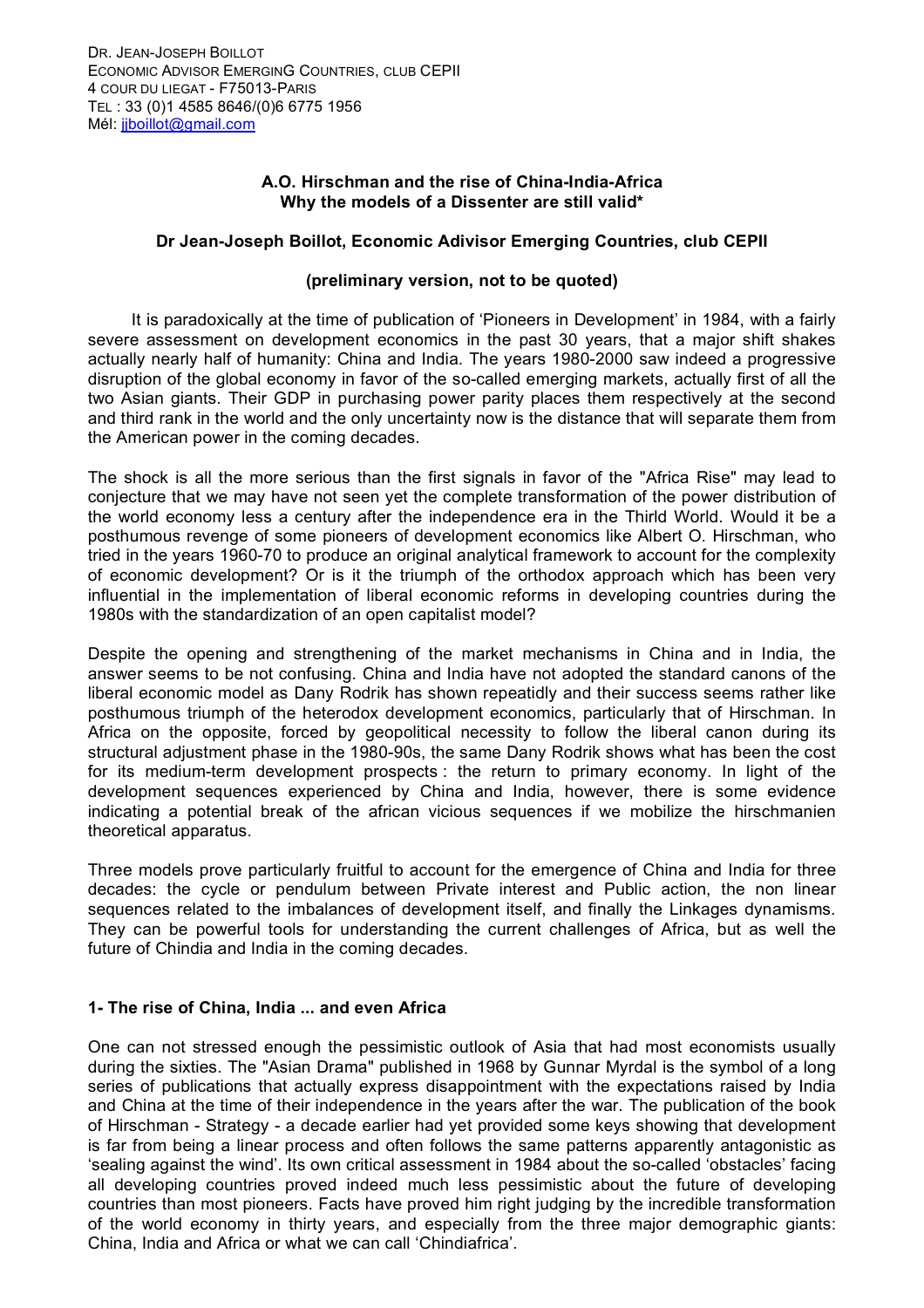The share of these economies in the world incremental output has risen from 14% in 1980 to 23% in the 1990s and finally to almost 40% in the last decade. The China factor is obviously considerable as it went from 5 to 22% of the incremental world GDP. But India has triple its share to nearly 10 percentage points in the last period. Africa's share at large, including Middle East and North Africa, has doubled from 5 to 10%. That of sub-Saharan Africa, however, still represents only 3% of the global incremental growth, but it is significant that it was basically the contribution of India in the 1980-90 decade. Above all, the comparison with Europe is striking: the richest region of the world after the United States (the fifth of global GDP each) has seen its contribution declining from 23% to 10% between early 1980 and 2010, the American champion felt from 22% to 13%, and Japan from 10% to 4%.





*Source: Adapted from World Economic Outlook 2011, IMF. Legend: LA: Latin America In: India, Ch: China; DCs:* 

This break since the early 1980s could be just the beginning of an even more pronounced shift in the global economic geography over the next three decades, judging by the results obtained by the CEPII team for its projections to 2030-2050. In terms of growth rates, the World economy could grow at a rate of 3% per year over the two sub-periods 2010-30 and 2030-50. The United States in the order of 2% and the European Union between 1 and 1.5%, but without growth in its population while it would increase by 0.5% per year in the US, which amounts to a identical per capita growth. Same thing for Japan whose population would decline by 0.5% per year and the total GDP would increase by + 0.5% per year. Overall, the GDP of rich countries could continue to grow at a rate close to 2% per year until 2030 and then declined slightly to 1.3% until 2050.

In contrast, the three giants of "Chindiafrica" could register an average growth of 6% per year.

\* China growth could experience a significant slowdown from 10% to 6-7% and then 5% after 2030. But in return, the real value of its GDP could appreciate relative to other countries due to a faster productivity growth and therefore a regular appreciation of its currency.

\* India could do as well on the first sub-period of 2030 -about 6% per year- and even exceed the Chinese growth at the end of the first sub period. Some experts expect even the crossing of the two curves before the end of the current decade.

\* As for Africa, despite some recent euphoria, its growth should remain on a plateau of 5% per year until 2030, then add one or two points to 2050. But the CEPII experts acknowledge that their model is pretty poor to handle the case of sub-saharian Africa due to a lack of reliable data and inadequate modelling for such economies.

In any case, the exercise has at least the merit of showing the extent of possible changes in the coming decades. The impact on the world economic masses appears indeed considerable. Taking the GDP in purchasing power parity (PPP), closer to the notion of production volume, the whole "Chindiafrica" world could rise from 26% of global GDP to 44% in 2030 and then jump to 60% by 2050. This would represent a major shift for the global balances of the planet. A relevant indicator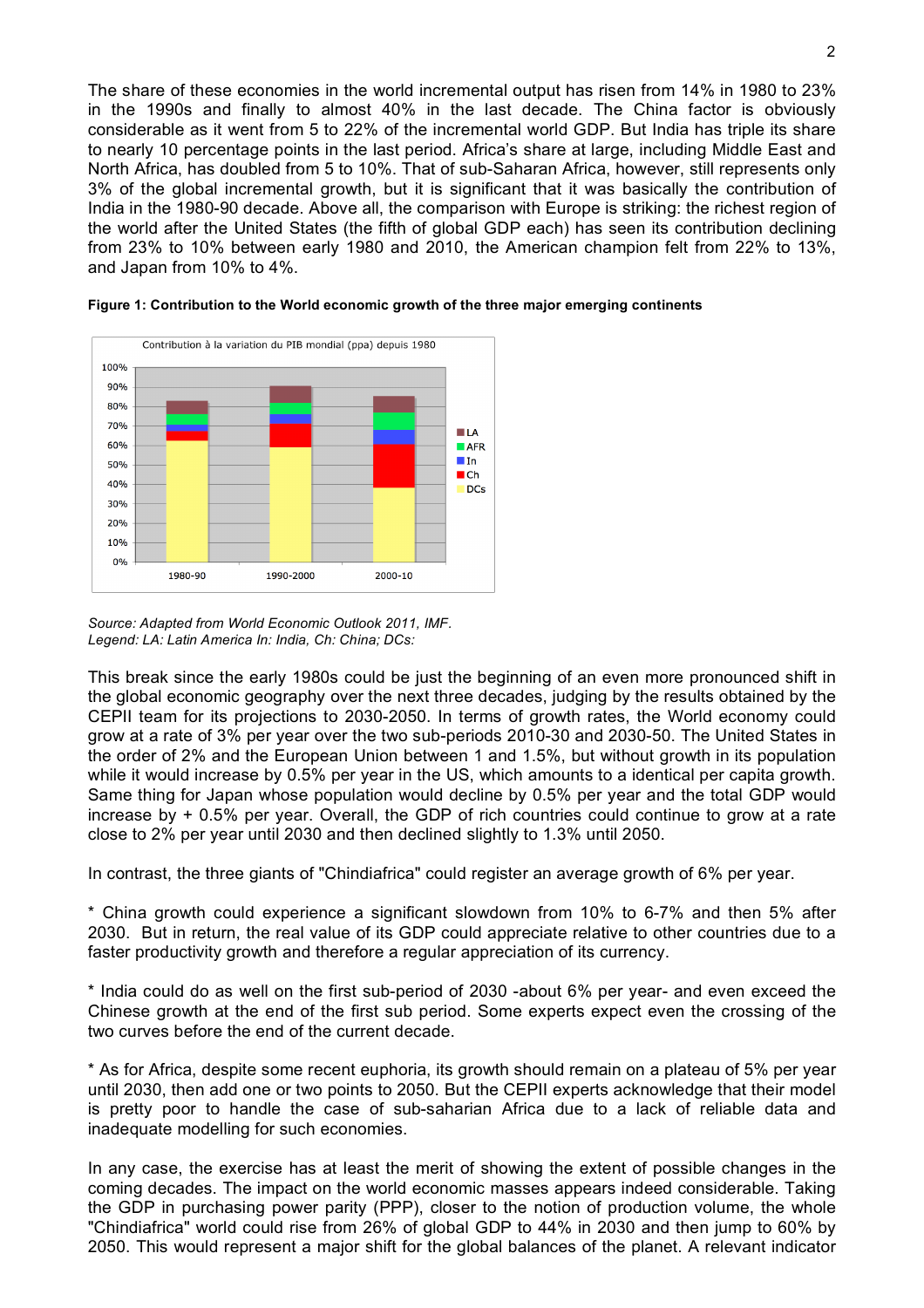is the contribution to global growth of the three giants that together would increase to 65% in purchasing power parity and slighty higher at price market thanks to the gradual appreciation of the real exchange rate for China and India.





*source: based on Cepii, op.cit*

# **2- The role of 'Public action-Private interest' cycles**

A work of A.O. Hirschman looks especially fruitful when we want to understand the emergence of Chindiafrica. it was published at a key moment in the economic history of developing countries in the early 1980s, especially for the three large continents under reveiw. What is it about?

Hirschman tried to formulate a theory to explain the existence of substantially constant periods of economic, social and economic changes under the action of endogenous forces. Here the cycle involves two opposing forces: the commitment or appetite of individuals for public action or for the benefit of society as a whole at the expenses of their immediate private interests; and conversely, the switch to 'private happiness' taking precedence over the 'public interest'. The Hirschman model is based on the role of 'expectations' versus 'disappointment' in the preferences change. It is built on a sequence that starts from the definition of a collective project that raises high expectations in the society, and then introduce a phase where the actual achievements appear too far relative to expectations arousing frustration or disappointment which lead individuals to switch to a new scale of preferences.

# **2.1- The case of China and India since the 1950s**

In the case of China and India, the explanatory power of such a model to account for the breaking of the 1980s looks amazing. About at the same time –Deng Xiaoping in China in 1979-80 and the new economic policy of Indira Gandhi post-1981 followed by her son Rajiv- the two asian giants started to shift from a command economy and closed model to a more liberal, open and demandled economy. This was the era of the implementation of market reforms commonly called 'economic liberalization'.

These shifts are generally attributed to an exogenous factor: the U.S. neoliberal wave which spread onto the whole world during the 1981 Reagan presidency. Certainly, one can not ignore its impact on decision-makers from the two Asian giants. But its impact was actually extremely marginal on their population as a whole because outside information plays a very limited role in these continental countries, especially in those years when Internet did not exist. In fact, the importance of endogenous forces seem decisive. Let us remember: the two countries proclaimed their Republic in 1947 and 1949 respectively, after two centuries of anti-imperialist popular movements. Charismatic leaders (Mao and Nehru), carrying a Marxist ideology, then launched their respective country on the path to an ambitious economic catch-up.

Their intensive accumulation model of basic industries required an unprecedented effort for their people with a huge state centralization of ressources to invest in basic infrastructures. The Maoist way was much more authoritarian than the Indian 's, but in both cases, the population agreed with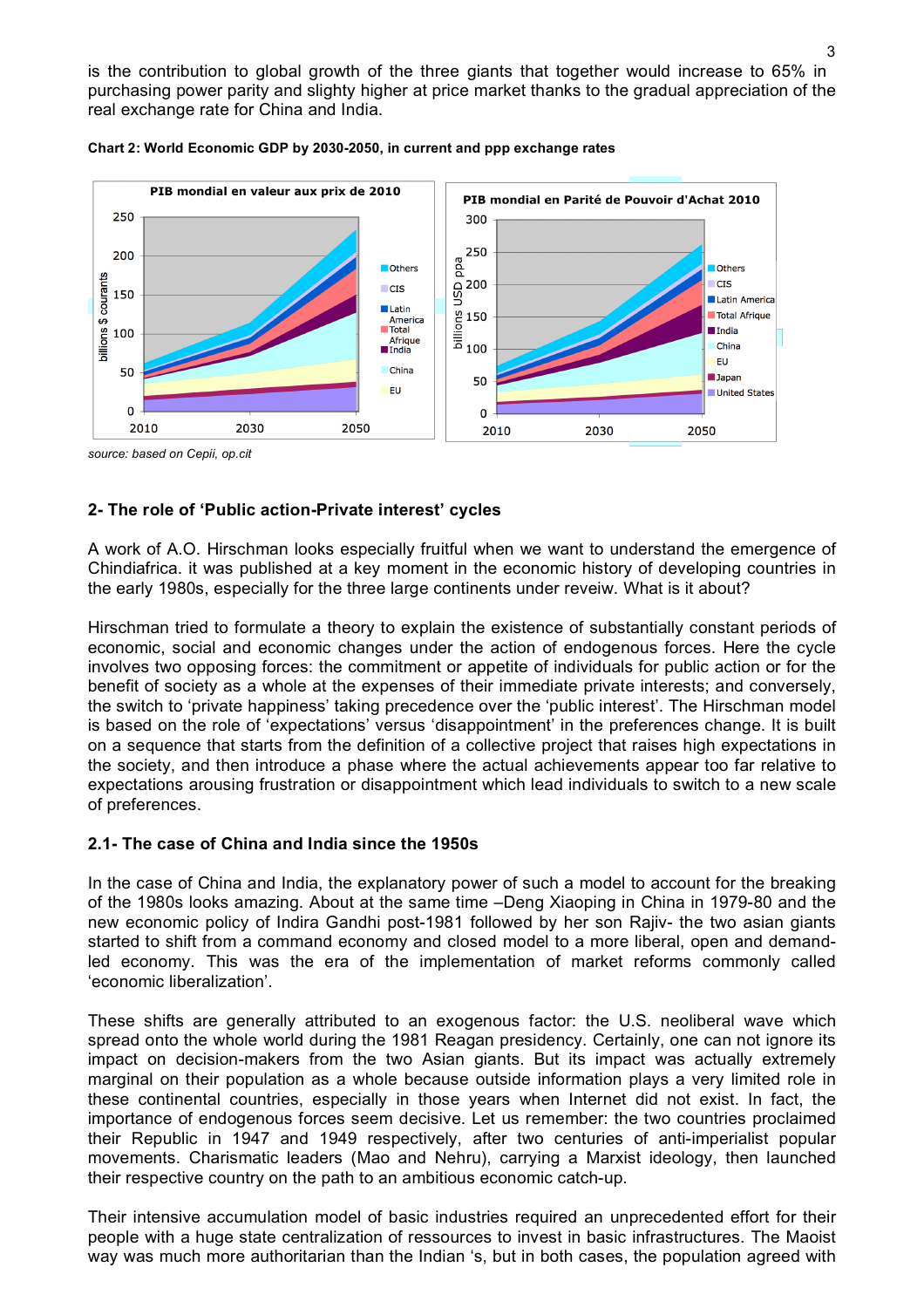some enthusiasm to sacrifices their present welfare in the name of construction a new Nation.

Then came the era of disappointment. After the 1950s, the average growth rate in India remained glued to the famous Hindu Rate of Growth of 3.5% per year, no more than +1% per capita considering the rapid population growth. In China, growth has been slightly stronger on average, but it was actually fairy unstable under the combined pressure of political cycles and natural disasters. In the case of India, the analytical model of two American political scientists, Lloyd and Susanne Rudolph, shows how in the late 1970s, a shift of its political model started to what they call a 'Demand Politics " as opposed to the post-independence "Command Politics". That is to say an increasing role in the expression of private interests and widespread defiance against the central government. Hence the choice of the title of their book referring to Lakshmi, the Hindu goddess of prosperity, not that of the community but that of private enrichment.

The real break occured with the failure of the authoritarian turn of 1975 when Indira Gandhi declared a state of emergency with in the backdrop the will to drastictically reduce the fertility considered as the main impediment to economic growth. The Indians believed that it was rather the failure of the so-called "License Raj", ie the predominance of the role of the state in the economy and that it should be liberalized in favor of the private sector and individual initiatives.

At the same time, surprisingly, China experienced a last gasp of public collective action in 1976 with the overthrow of the "Gang of Four" who had led the Cultural Revolution playing on the high expectations of the Youth. China then experienced the convergence of two disappointments: that of historical leaders accused of conservatism and led by Deng Xiaoping who opposed the Maoist way for many yeats; and the Youth and their parents who made heavy sacrifices in the 1950s and placed great hopes in the political and economic model of Mao Tse-tung. Like India, passion for public action and public good, then vanished in favor of a return to private interest. We remain the famous maxim of Chinese leader Deng Xiaoping: "Whether a cat is black or white, so long as it catches mice." This is also the time when the slogan "Get rich" becomes the centerpiece of China's economic policy, even if also implies "provided that the country becomes rich and the party stay in command". In India and China, the new watchword of the business model is the enrichment of everyone and individual initiatives. And despite what may be said of China notably the accumulation rate rising to 40% of GDP, private consumption gradually tends to become one of the two engines of the economic growth with export.

The difference with India is indeed the role of the second engine of growth: exports. The reason lies in the difference between the mercantile and imperial model of Northeast Asia, including Japan and Korea, and the traditional psyche of the Indian merchant castes that have always made the best of their domestic demand as shown by the size of the informal urban bazaars totally absent in the Chinese world. But it is a difference in amplitude and not of kind. The two Asian giants at the same time started their opening policy after three decades of "Rely on your own strength" of Chairman Mao or the nerhuvian "self-reliance". These slogans were replaced by the new goal of 'recovering our world economic power status' including the broader concept of 'Renaissance' used by the two countries. To the point that these two powers are today the most fervent supporters of globalization even if they insist on its regulation by strong states.

In both cases, the role of disappointment is obvious to explain the change of collective preferences as put by Hirschman in his model. First, disappointment of the elites who discover the power of this Indian proverb: "The world trembles before the elephant and tramples the ant." After three decades, those perceived as political giants after the war became economic dwarf that were not listened during the Pax Americana era. It was necessary to change the model and open up economically to catch up with the developped world leading so much technologically and economically after the post-war Golden age. Then disappointment of the businessmen and consumers who could see the technological and affluence gap that had opened with the West in the name of economic independence. This was the era of the "brain drain" for India, the brain drain of the Indian engineers educated in the prestigious nehruvian institutes like IIT or IIM but not finding proper salary and promotion in the old-fashion industrial and administrative structures. Their Chinese counterparts would have done the same had they been free to do it. Actually, they will catch up with India in a few years since there are now more Chinese students in the United States that Indian ones.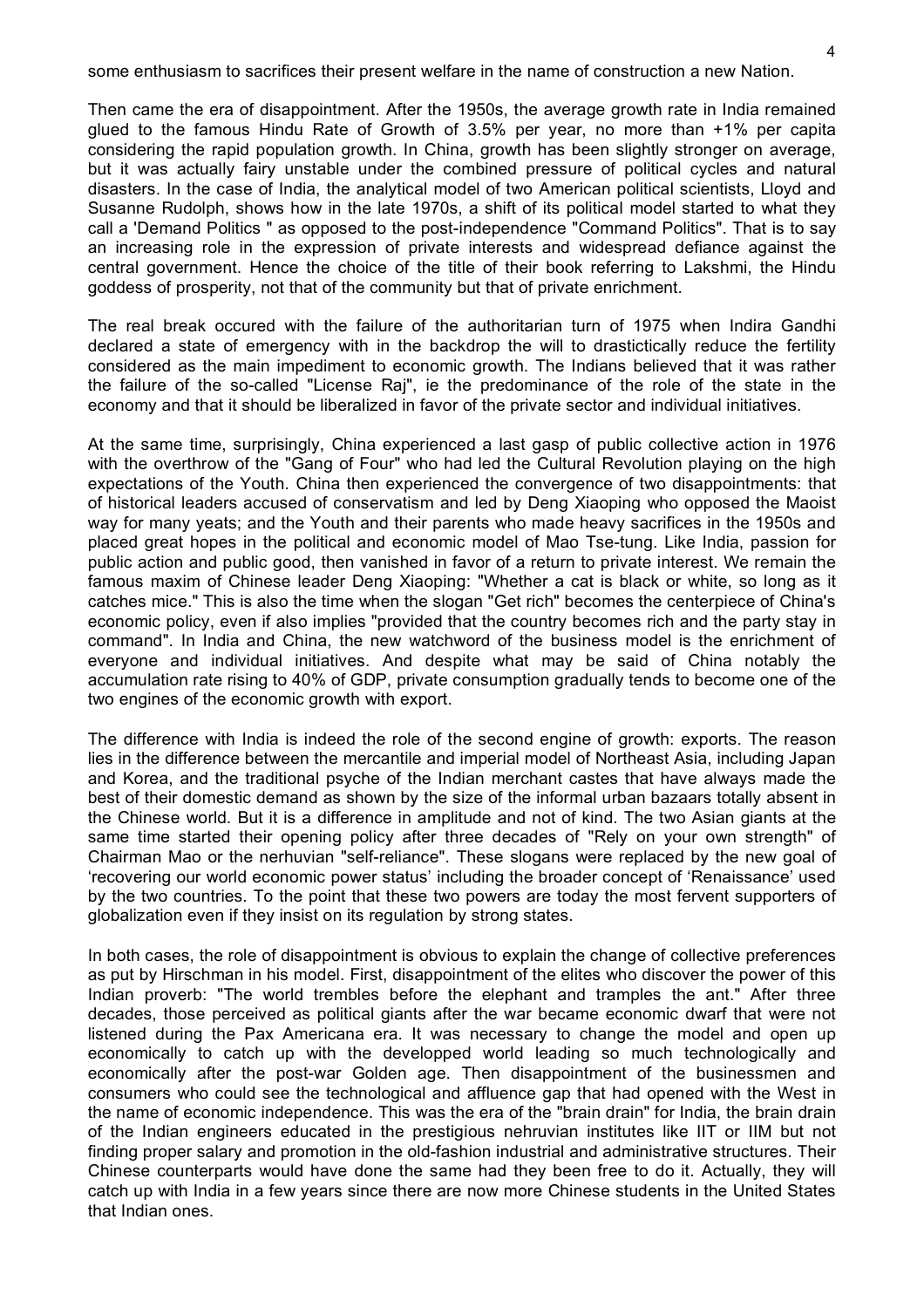#### **2.2- Can we talk of a Hirschmanian cycle and the case for Africa**

This would imply that one can already detect symptoms of "disappointment" vis-à-vis the liberalization of the1980-90s, and a kind of return to public action and interest for the community. In fact, this is the case, and again surprisingly concomitantly between the two giants. The themes 'inclusive growth', 'inequalities', 'corruption' stands out as top priorities in the Eleventh Five Year Plan of India and in the chinese twelfth plan (with environment issues also). Of course, the priorities are different since the two business models are significantly different. China vows to correct the excessive part played by export and investment compared to private consumption and welfare, in particular providing pensions and equal opportunities in education. India is now committed to invest heavily in universal primary education and health that has been neglected in favor of an elitist education, as well as infrastructure abandoned for thirty years, especially in rural areas. But in both cases, the social community ask for the return of a strong deliberate state action, including to fight endemic corruption that has exploded since the liberalization of the 1980s.

This balance between public action and private interest remains to be written for Africa, but the investigative book by Ryszard Kapuscinski, which covers the whole period, clearly shows all the symptoms of a pendulum between a first euphoric phase just after the independences followed by a strong disappointment wave in the 1970s. It was actually announced by the book of René Dumont: « L'Afrique noire est mal partie », published in 1962, that is, when economists rather expressed despair with respect to Asia and more confidence to Africa with the good example of Côte d'Ivoire ranked in the category of 'economic miracles', a prelude to that of emerging countries today. Poorly received, the Dumont warnings proved prescient since the following decades have indeed marked by a series of coups and civil wars that undermined investment of people in any public action then.

The African cycle seems however very different from the Chindia cycle, and due to a major differentiating factor: the two Asian giants are nation-states. In the case of Africa, disappointment with respect to public action or collective interest has sparked another political passion as is evident again in Ryszard Kapuscinski observations: that of identity being clan, tribe, religion etc. Africa comes in fact in the last throes of the 1885 Berlin conference as argued by Kako Nubukpo about the Ivorian crisis: « Populations historically and culturally divided horizontally were forced to live in 'vertical "states'. (...) This has always caused tensions, to the extent that these new states were anything but of nations ». In short, it is clearly the underlying cause of the serious political crises in Africa during the post-1970s which led to economic crises –like regular famines- not conversely as in China and India. Disappointment following the post-independence years did not switch to the pursuit of private interest like for Chindia. It continued on the register of political passions. After the terrible experience of ethnic massacres, civil wars, kingdoms Warlords etc. in the 1990s, how the pendulum could then switch to a more individualistic and more economic stance? The rapid development of pan-African businesses, intra-Africa migration of young people seeking jobs, can go in this direction. There is also in the african media a shift to economic issues, to business, to the private sphere.

But in this pendulum, can Africa override the political issues, including that of the states, their social and ethnic legitimacy? With the economic challenges of the developing world, particularly in Africa, as outlined recently by Dany Rodrik, we would actually expect a balance back in favor of genuine national development policies on the line of a'Moderate globalization'. There are some evidence in this direction, particularly the combination of a youth peak more educated than their elders and a gradual restoration of democracy in most african States. Similarly, the growing importance of NGOs in Africa, similar to the Indian model, is a strong sign of the emergence of a new civic public action capable of putting pressure on governments but peacefully as it has been the case in the last few years in Mali (2001), Senegal (2011) or Burkina Faso (2014). Compared to China and India, Africa, however, continues to be hampered by the weak legitimacy of its states and the weaknesses of its sub-regional bodies or pan-African ones (African Union). In this context, an economic takeoff comparable to the Asian giants do not seem the most probable despite all the current hypes on the "Africa Age". Still the pendulum is on the political action side.

### **3- The essential role of tensions and imbalances in development strategies**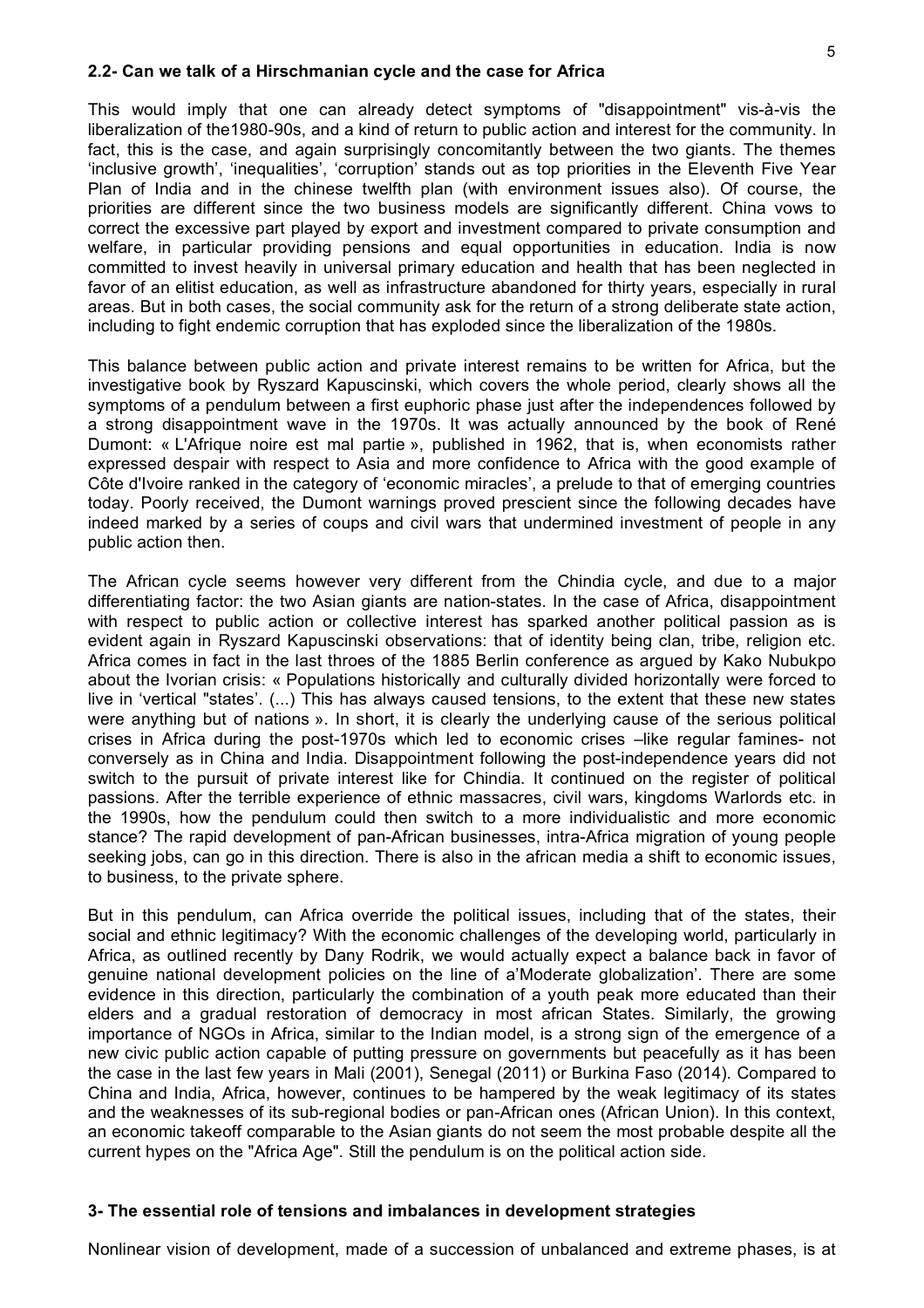the heart of the Hirschmanian problematic as synthesized in his 1958 book. We would like to give here some examples of the intelligence it brings to the understanding of the Chinese and Indian development models and look for a possible reading of the Africa experience. The traditional explanation for the rise of the Asian giants by their policy of liberalization and openness, understood as the victory of orthodox reforms, appears here primarily ideological. It does not withstand a factual analysis because most of the factors explaining their take-off and their specific patterns lies actually in the strategies implemented in the early post-independence decades. Everything indicates that these are the parameters set up in the 1950-60s which largely explain the successes and weaknesses of the Indian and Chinese economies since the turn of the 1980s. A prime example is the form taken by their demographic transition, especially the famous demographic window of opportunity that plays an important role in the take-off stories be it successful of failed.

### **3.1- China and India 'antagonistic' sequences**

A comparison of the growth trend over 50 years with the best indicator of this transition -the proportion of working age population in the total population- shows a striking correlation as seen in Figure 3. The profile shows a rapid and very ample Chinese demographic transition, well before the one-child policy of Deng Xiaoping who actually was implemented only in the early 1980s. As perfectly argued by Jean Drèze and Amartya Sen, China's demographic profile is largely due to the Maoist policy meeting basic needs such as education, health and nutrition, as well as the promotion of gender equality. As a result, the Chinese mortality drops very rapidly, followed by the birth rate only a few years after the official pro-birth policy implemented after the Korean War. This creates a rather unique phenomenon in history: a baby boom on an unprecedented scale, the formation of a quasi-bubble of young people who start to flow on the labor market in the late 1970s and whose peak was reached in 2010.



#### **Chart 3: Economic Takeoff and profile of the demographic window of opportunity for China-India-Africa**

Conversely, the Indian demographic transition is more gradual and the demographic window of opportunity is both less ample and much more spread out over time. It will not end until 2040 when China will already be in the age of the "Papy Crash" for 20 years. One explanation here -brought again by Amartya Sen and Jean Drèze- is that the Indian social policy after independence granted little importance to the basic needs satisfaction and to the gender equality. On the one hand China, a schoolteacher original Chairman Mao, on the other side a Pandit Nehru of Brahmin origin, upper caste scholars. As a result, mortality decline much more slowly in India than in China, as the birth rate impacting directly their respective savings/investment rates irrespective of their states role in accumulation (much stronger in China than in India).

Technically, these differences are large enough to explain why the Indian growth is lower by four points to that of China over the entire period. But the consequence in the long run is like the fable of the tortoise and the hare, an image now used by some economists to illustrate the India-China match to come. China's growth potential will now decrease rapidly, while the Indian path should instead continue to accelerate in the coming years. Moreover, the growth objectives of the eleventh five-year plan of India and twelfth for China, already mentioned, are revealing. China has retained

*source : author modeling and calculation*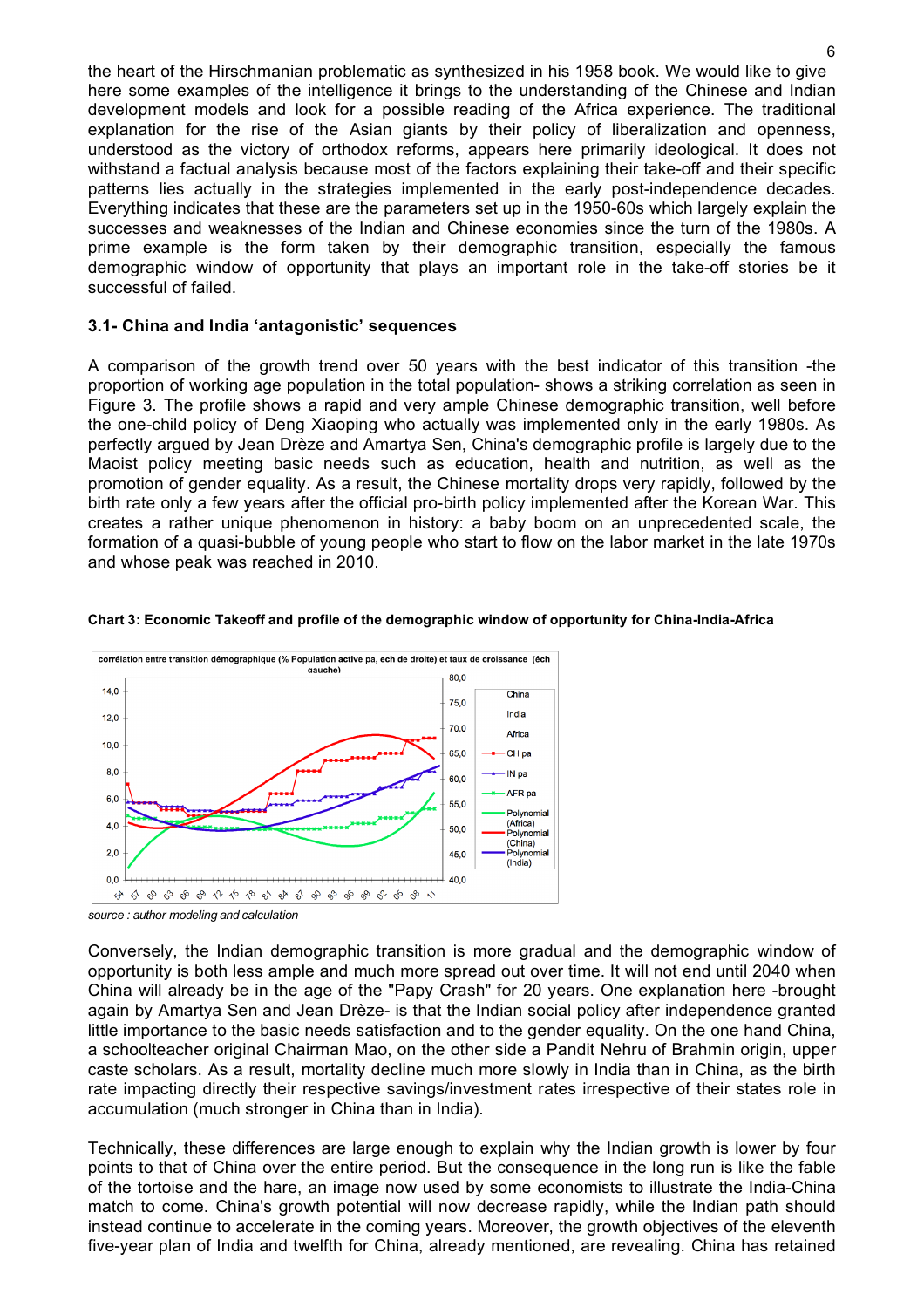a growth target of 7 to 7.5% over the 2011-2015 period when India has set a target of 9-10% over the same period. To borrow from the typology of Hirschman, these fundamental difference in the respective sociodemographic profiles induced diametrically different pressures, that the Indian and Chinese leaders have simply faced with pragmatism. Including the pace and manner of opening their economies.

In the case of China, in fact, what other option than an accelerated opening strategy could help to maximize growth and employement enhanced by four decades of massive labor surplus of low to medium-skilled workers, but that of massive import of capital, technology, know-how and management skill, and look for external markets (export) to finance this massive imports flows without too much dependance of balance of payment fragility?

And after this phase of extreme openness, it is then little surprising to see the major inflexion announced in the 12th Chinese plan under the pressure of a double factor: the limited external engine considering the commercial weight now reached by China and the progressive shortage of young workers. In the first case, a growth of 30% per year in exports when one weighs 1% of world trade, as in the beginning of the opening, does not have the same impact on the global economy, as illustrated by Kindleberger in his famous typology of small and large economies, when it represents 10% of world trade, as is now the case.

Second pressure now, the shortage of young workers, the very people who are trained in the latest technologies that ensure continued productivity gains. In fact, even if the labor shortage is not imminent because of the expected 200 million rural people who can still shift into the cities, the shortage of talent in modern industry and services is now a daily stress in China. The fall in the 18- 25 age class, from over 300 million at the peak to 180 million between 2010 and 2020, does not even include the explosion of the number of students from 6 million to over 30 million today to support the necessary shift of the China's production system towards higher value added.

In the case of India, youth employment pressure was much more gradual and has not at all experienced the Chinese peak of the 1980s. More, the dualism of the education system inherited from the Nehru Brahmin policy in favor of the elitist institutions, did not lead to the same potential of semi-skilled workets as in China. Instead, India had a 'surplus' of highly to medium-skilled people in modern services. And this is also where she encouraged openness by providing -like China in assembling industries - attractive conditions for foreign investors but also Indian's. For, second difference from China, India does not lack entrepreneurs. She even may have too many somehow compared to the capacity of the state to invest in infrastructures. And she never failed either in technical know-how. The indian companies never invested much in R & D, and still are not, but they were able to draw on expertise inherited from the period of "self-reliance" and powered by native engineering groups. Then at the time of opening, they had access to more modern technology through joint ventures, the only way for a long time to enter the Indian market. Today, Indian companies are even going internationaly with their managerial excellence and have direct access to the latest technologies as the Mittal and Tata for steel, or in pharmaceuticals etc. In any case, they can master foreign technologies through an education system that has long been a showcase for the "brain drain" with a strong exposure to the best education systems in the world while China was living isolated. Today, India is betting on a successful 'Brain Gain', ie the return of her qualified engineers after half a century of experience abroad.

As for the capital, as brilliantly shown by Albert Hirschman, this is part of the myth of the 'initial conditions' of Take-off, or the famous 'obstacles' in the developing world. In fact, India has always been a rich country. It was enough to stroll in the 1980s in the bazaars of major cities or attend the wedding of a Bania caste (merchants) family to be convinced. The question is always the same : how to mobilize productively the existing capital of a country. And that is where the pro-business reforms of Indira Gandhi in the 1980s, so analyzed by Rodrik and Subramanian, were enough to mobilize this capital productively and at a relatively consistent pace with the demand for jobs of the new generations. China on her side had eliminated all the capitalist classes in CPC but just turned to the compradore classes who exiled in Hong Kong, Taiwan or Singapour after the Revolution, and only in a second phase post-1989 to the foreign capital.

Finally, concerning the external markets, India has been regularly subjected to balance of payments crises because it has never offered a competitive base comparable to China for example. But on the other hand, the existence of a class of local entrepreneurs, competing with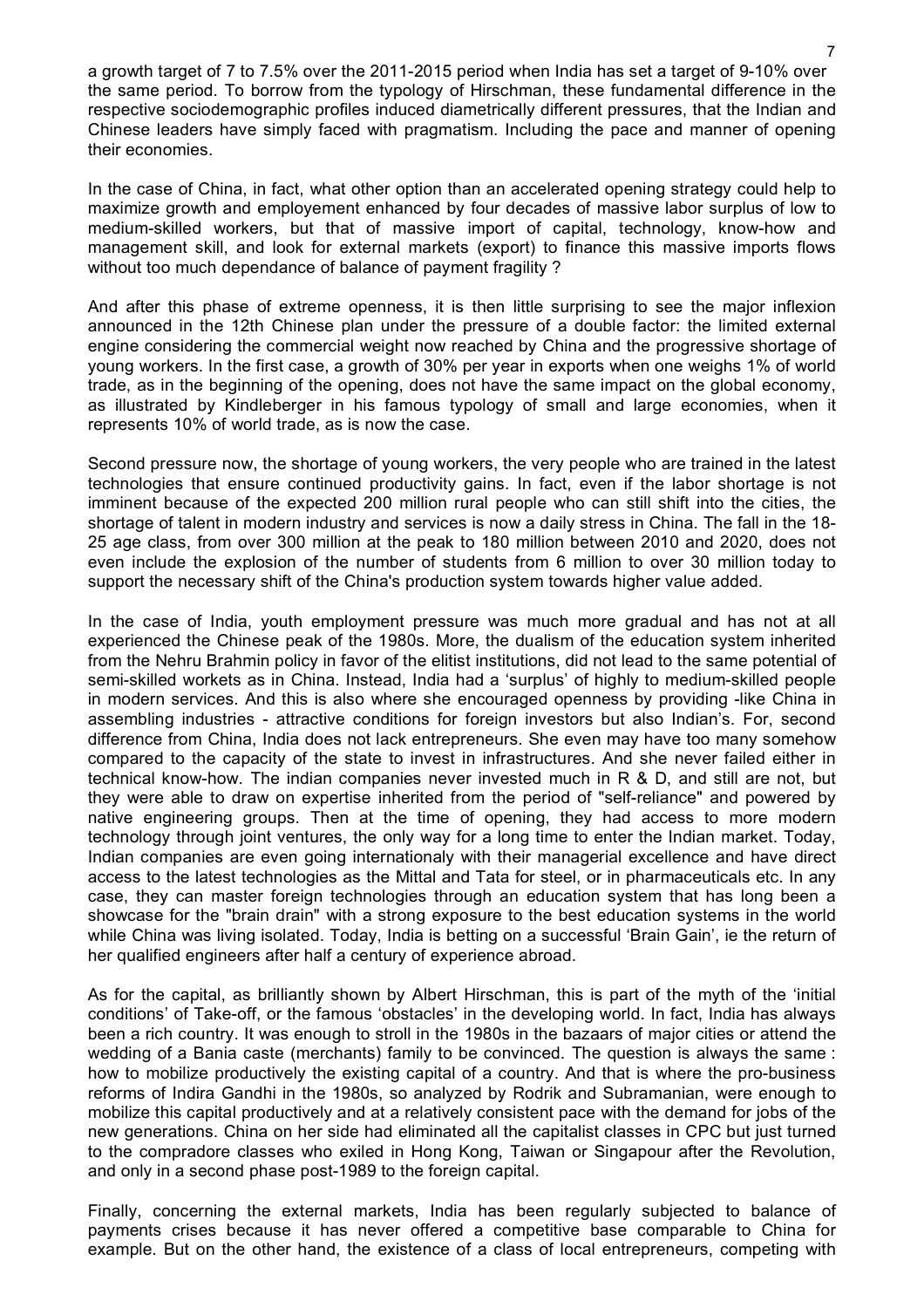each other, has always weighed in favor of protecting the domestic market. It was enough to release the clamp of internal competition and the banking system to see private investment explodes with the domestic market as a sufficient outlet. Indian opening rate is thus three times lower than in China whereas the growth performances are now in a handkerchief.

In return, however, Indian companies have been forced to develop business models adapted to a population with a low purchasing power, including the middle classes. Where innovations called "frugal" in which India excels, and the archetype known worldly is probably the Tata Nano car despite its commercial failure. Less known, but more importantly, the model of the world's first mobile phone company -Bharti- whose communication rates are the lowest in the world, including in comparison to China. This is achieved through a completely innovative outsourcing model, not to small subcontractors, but the global industry leaders such as Ericsson for equipment or IBM for the software to manage subscribers and traffic in the most efficient way. This explains why the mobile phone penetration is now comparable between China and India, while the per capita income is three times lower than in India. Another striking example of her ability to think 'frugal' is the Indian car market where 80% rely on small capacity engines of less than 1200 cc models, while China rather cultivates beautiful American model , much like Japan in the 1970s.

## **3.2- What could be the sequencing for Africa ?**

In light of these sequences, Africa has a strong time lag with China and India, but also some interesting similarities. Figure 3 comparing the three giants correlation between the share of their working age population (WAPR) and their long term growth profile is quite telling. Africa has experienced a marked deterioration in its WAPR in the 1970-1990 period and its growth potential has slowed in stride. The trends has reversed since the mid-1990s and Africa is catching up with the Indian trajectory. The African demographic transition turns out in fact much later in China and in India: three decades of lag. There is however in recent years a rapid decline in the dependency ratio (non-active/active population) which corresponds to the opening of a demographic window of opportunity. Clearly, the specific history of Africa makes it much less ample and concentrated compared to China but also India. But the fact is that a kind of chindia pragmatism is coming in Africa with the rising 'Youth bomb" and there is no reason to exclude any institutional changes in the near future.

What is also surprising is the catch up of Africa in terms of schooling and human capital if we look at the latest data published by Barro and Lee. Africa is certainly far from China who open a huge gap in this regard during the Maoist period, but not so far from India: half of African states have better educational indicators than half of the Indian states, for example. In this context, the rapid introduction of new technologies in Africa, in particular through the combination of Chinese hardware and Indian software, leads to a structural changes that should pressure African leaders to adopt more effective social and economic policies through civic voices. The use of Internet and social networks are promoting in particular the protests from the streer, as we saw during the Arab revolutions in 2011, and thus accelerate the political transition as a key for the african take-off.

The export rentier model for a privileged minority, and more generally the economic extraversion of Africa is less and less compatible with the Youth challenge, in terms of jobs in particular. In case of accelerated growth and political stability, we could even find the same phenomenon of reverse brain drain that India has experienced in recent years, creating strong feedback effects through the african diaspora. Many clues point to that direction including the development of venture capital funds from the United States or Europe and across Africa. But what will be the model used by Africa? It is difficult to predict as the experiences of India and China show that their journey has much more to do with circumstances than careful planning.

### **4- The linkages effects play a key role in economic development**

The surge of India in Software and Telecom illustrates the unexpected effect of industrial policies implemented in the pre-1980 years. Albert Hirschman has always insisted on the paradoxical mechanisms related to the linkages effects. India's emergence in global IT industries is clearly a case of a non-expected result of the policy of 'self Reliance' followed since Independance yet deeply criticized as the main factor to explain the sluggish growth after independence. In fact, as explained Vineet Nayar, the founder of one of the global leaders in technology - HCL - it is the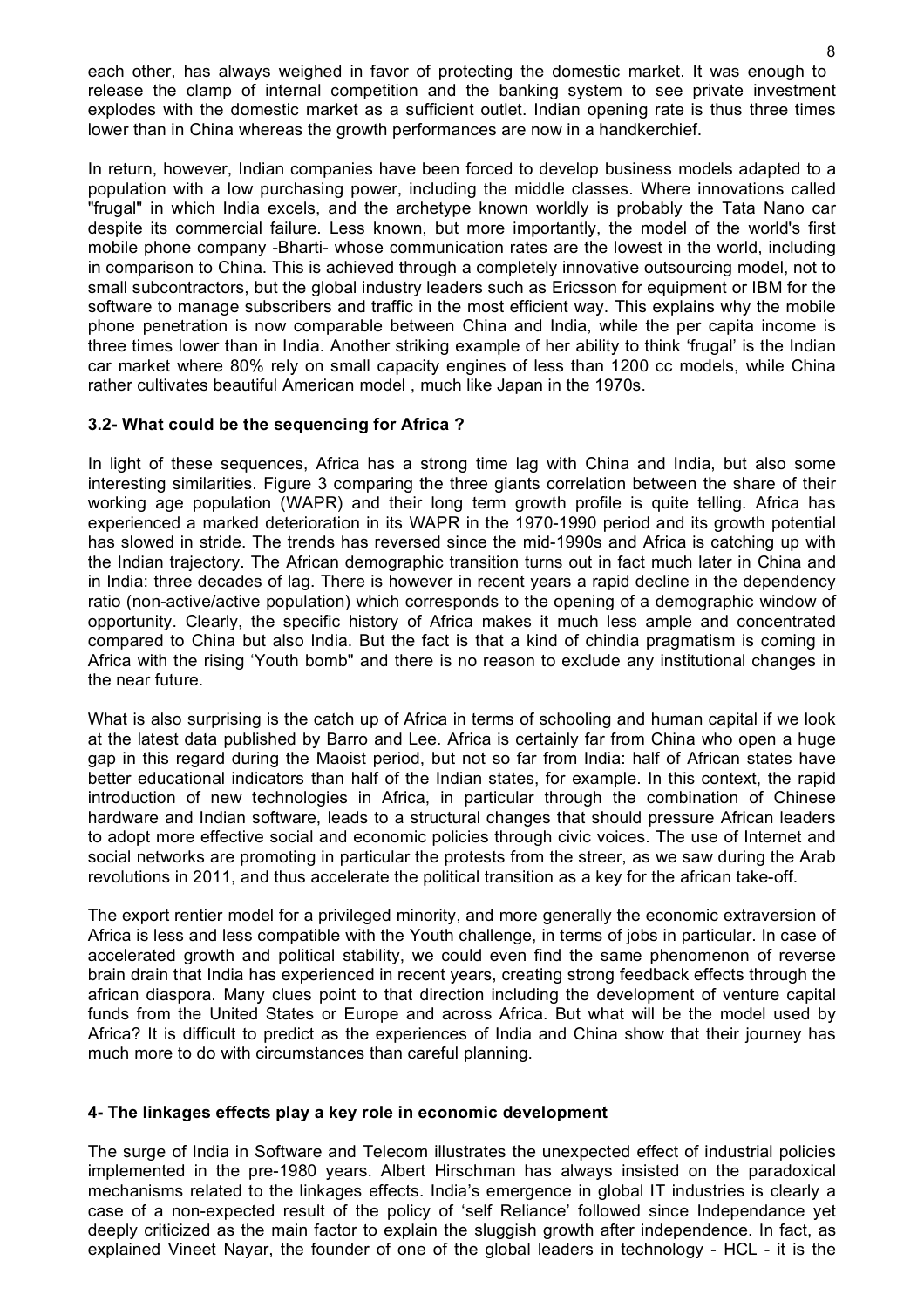decision of Indira Gandhi to kick off US multinationals in India in 1973 that triggered the wave of entrepreneurship in this sector. The final expulsion of IBM in 1978 by the Janata government has enabled the founder of HCL to start its computer business in a garage to fill the vaccuum and to lay down the foundations of the Indian IT industry through a serie of unintended sequences. Twenty five years later, India has become the world's largest exporter of IT services thanks to the innovative model of offshore outsourcing.

Admittedly, India has gradually abandoned the manufacture of electronic equipments as China invaded massively the hardware production and pushed the IT maharajas to realize that their competitive advantages were in software. But the process has mainly been 'accidental' as put up in the autobiography of the founder of Infosys, Narayana Murthy. This is a good example of Hirschman's model of induced sequences ('possibilism') and linkages effects. Outsourcing services is for example a totally unexpected result of the continuing infrastructure crisis in India. The permanent shortages of electricity and awful road conditions were penalizing Indian industrialists vis-à-vis their Chinese competitors that benefited on the contrary of a strategy of 'infrastructure growth-led' (IES). But this led the Indian IT sector to take advantage much faster of the technological revolution than their Chinese competitors and to minimize the information and marketing costs of outsourcing. Hence the surge of very large clusters of industrialized services with global reach like Bangalore, Gurgaon, Pune, Hyderabad etc. And the puzzling effect of this sequence is that the Indian advance in information technology has allowed the Indian manufacturing industry to come back on the world stage in high-value niches and to develop new concepts like the 'Low cost-high quality' one. Based on the FDI flows over the last decade, this even made India attractive against China perceived as too specialized in mass production and large series.

How these sequences played for China? The Middle Kingdom has also learned a lot during the Maoist years ("rely on its own strength") and its current leadership in the fast-speed trains is directly the result of the establishment of an national railway industry as early as in the 1950s. Unlike India, China however eliminated -in figured as physical senses- its industrial and managers in the first post-independence phase. So she had to rely deeply in the 1980s on the Chinese diaspora that had fled the country, first in Hong Kong, Taiwan or Singapore. But that does not mean actually that they are considered 'national' captains of industry. The consequence is that the Chinese government rely less on them for R & D as on its state research laboratories, particularly in major universities such as Tsinghua in Beijing to catch up in mastering modern technologies. We are therefore in the presence of two distinct models: the acquisition of the 'Knowledge Power' by China is based on governement or quasi government institutions (public firms like Huawei) and foreign companies are 'politely' ordered to transfer more and more technology in China in exchange of access to the local market.

These kind of unintended sequencing mechanisms quite original in the Chinese and Indian models could have unexpected repercussions again on the future of Africa. Far from the caricature of purely 'neo-colonial' relations by China in Africa, the take-off of the two Asian giants have had major impacts on the African economies. The combination of Chinese excellence in hardware and innovative Indian software, two types of business models and more broadly two contrasting (even antagonistic somehow) development models act as game-changers for Africa in the 2000S. One clear example is mobile phone and internet with a completely unexpected sequencing and high expectation of a virtuous circle: the African continent host now more than 600 million subscribers with deep impact on economy but also politics. How ? On one hand, China has brought the lowest prices available on the planet for hardware, both network equipment and handsets for individuals. India, on the other hand, brought the Airtel model providing the lowest communication costs in the world largely thanks to the mastering of IT technology experimented in its domestic market. The irrepressible atttraction of the new 'chindia' model opened the way to a fast deregulation of african markets including the largest ones like Nigeria in the early 2000. With the fragmentation of the continent, Africa may not achieve the same performances as in China or in India, but the pressures are such that a true pan-african Telecom network is on the way.

Still one may not catch the full significiance of the combined influence of China and India but it could fundamentally change both the organization of African societies and economies. On a negative side, the growing demand for raw materials by Chindia, including food, has a regressive effect on the african fragile industries as shown by recent works of D. Rodrik. Will it spark a fast comeback of the so-called Ressource curse is not as simple as stated often. Thanks to the IT